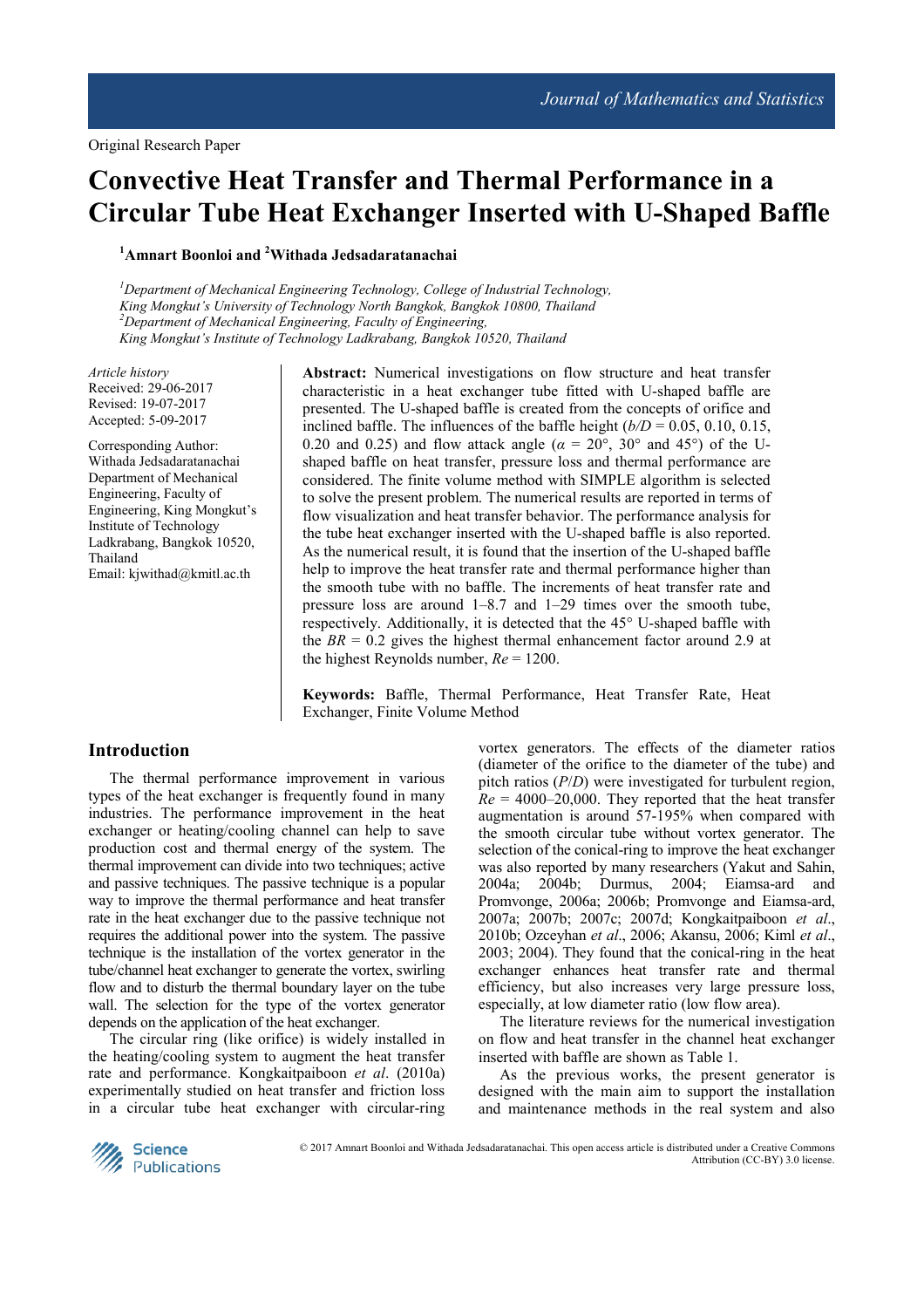gives high heat transfer rate and thermal performance as the baffle turbulator. The U-shaped baffle is a combination of the inclined baffle and orifice plate (circular ring). The distinctive advantages for the inclined baffle are to give both high thermal performance and heat transfer rate, while the orifice plate allows easy implementation in real system.

In the current investigation, the effects of the baffle height and flow attack angle for the U-shaped baffle on heat transfer rate, pressure loss and thermal performance are considered for the laminar regime at *Re* = 100–1200. The numerical method (finite volume method) is selected to investigate the present problem. The numerical method may help to describe the mechanisms on the test section that the way to develop the vortex generator in the system. The performance assessment for the tube heat exchanger inserted with the U-shaped baffle is also reported.

# **Physical Geometry of the Tube Heat Exchanger and Arrangement**

The U-shaped baffles are inserted in the circular tube heat exchanger (Fig. 1) in order to increase heat transfer rate and thermal performance. The circular tube diameter, *D*, is around 0.05 m. The length of the periodic module is fixed at 0.05 m (=*D*). The U-shaped baffle is created from the concepts of the inclined baffle and orifice.

Table 1. The literature reviews for the numerical investigation on flow and heat transfer in the channel heat exchanger installed with baffle

| Authors                                 | Studied cases                                             | $Nu/Nu_0$      | $f/f_0$         | <b>TEF</b> |
|-----------------------------------------|-----------------------------------------------------------|----------------|-----------------|------------|
| Jedsadaratanachai et al. (2011)         | 30° inclined baffle Inline,                               | $1.00 - 9.20$  | $1.00 - 21.50$  | 3.78       |
|                                         | two opposite walls, square channel                        |                |                 |            |
|                                         | $BR = 0.2$                                                |                |                 |            |
|                                         | $PR = 0.5 - 2.5$                                          |                |                 |            |
|                                         | $Re = 100 - 2000$                                         |                |                 |            |
| Kwankaomeng and                         | 30° inclined baffle                                       | $1.00 - 9.23$  | $1.09 - 45.31$  | 3.10       |
| Promvonge (2010)                        | One side, square channel                                  |                |                 |            |
|                                         | $BR = 0.1 - 0.5$                                          |                |                 |            |
|                                         | $PR = 1.0 - 2.0$                                          |                |                 |            |
|                                         | $Re = 100 - 1000$                                         |                |                 |            |
| Promvonge et al. (2010)                 | 30° inclined baffle Inline,                               | $1.20 - 11.00$ | $2.00 - 54.00$  | 4.00       |
|                                         | two opposite walls, square channel                        |                |                 |            |
|                                         | $BR = 0.1 - 0.3$                                          |                |                 |            |
|                                         | $PR = 1.0 - 2.0$                                          |                |                 |            |
|                                         | $Re = 100 - 2000$<br>45° V-baffle Staggered, two opposite | $1.00 - 11.00$ | $2.00 - 90.00$  | 2.75       |
| Promvonge and<br>Kwankaomeng (2010)     | walls, AR=2 channel                                       |                |                 |            |
|                                         | $BR = 0.05 - 0.3$                                         |                |                 |            |
|                                         | $PR = 1.0$                                                |                |                 |            |
|                                         | $Re = 100 - 1200$                                         |                |                 |            |
| Promvonge et al. (2010)                 | 45° inclined baffle Inline-staggered,                     | $1.50 - 8.50$  | $2.00 - 70.00$  | 2.60       |
|                                         | two opposite walls, square channel                        |                |                 |            |
|                                         | $BR = 0.05 - 0.3$                                         |                |                 |            |
|                                         | $PR = 1.0$                                                |                |                 |            |
|                                         | $Re = 100 - 1000$                                         |                |                 |            |
| Promvonge et al. (2012)                 | 45° V-baffle Inline Downstream,                           | $1.00 - 21.00$ | $1.10 - 225.00$ | 3.80       |
|                                         | two opposite walls, square channel                        |                |                 |            |
|                                         | $BR = 0.1 - 0.3$                                          |                |                 |            |
|                                         | $PR = 1.0 - 2.0$                                          |                |                 |            |
|                                         | $Re = 100 - 2000$                                         |                |                 |            |
| Boonloi (2014)                          | 20° V-baffle Inline Downstream-Upstream, 1.00-13.00       |                | $1.00 - 52.00$  | 4.20       |
|                                         | two opposite walls, square channel                        |                |                 |            |
|                                         | $BR = 0.1 - 0.3$                                          |                |                 |            |
|                                         | $PR = 1.0$                                                |                |                 |            |
|                                         | $Re = 100 - 2000$                                         |                |                 |            |
| Boonloi and                             | 30° V-baffle Downstream,                                  | $1.00 - 14.49$ | $2.18 - 313.24$ | 2.44       |
| Jedsadaratanachai (2013)                | One side, square channel                                  |                |                 |            |
|                                         | $BR = 0.1 - 0.5$                                          |                |                 |            |
|                                         | $PR = 1.0 - 2.0$                                          |                |                 |            |
|                                         | $Re = 100 - 1200$                                         |                |                 |            |
| Jedsadaratanachai and<br>Boonloi (2013) | 45° Discrete-V-baffle Downstream,                         | $1.40 - 8.10$  | $2.50 - 36.00$  | 2.50       |
|                                         | diagonally, square channel                                |                |                 |            |
|                                         | $BR = 0.05 - 0.20$                                        |                |                 |            |
|                                         | $PR = 1.0 - 1.5$                                          |                |                 |            |
|                                         | $Re = 100 - 1200$                                         |                |                 |            |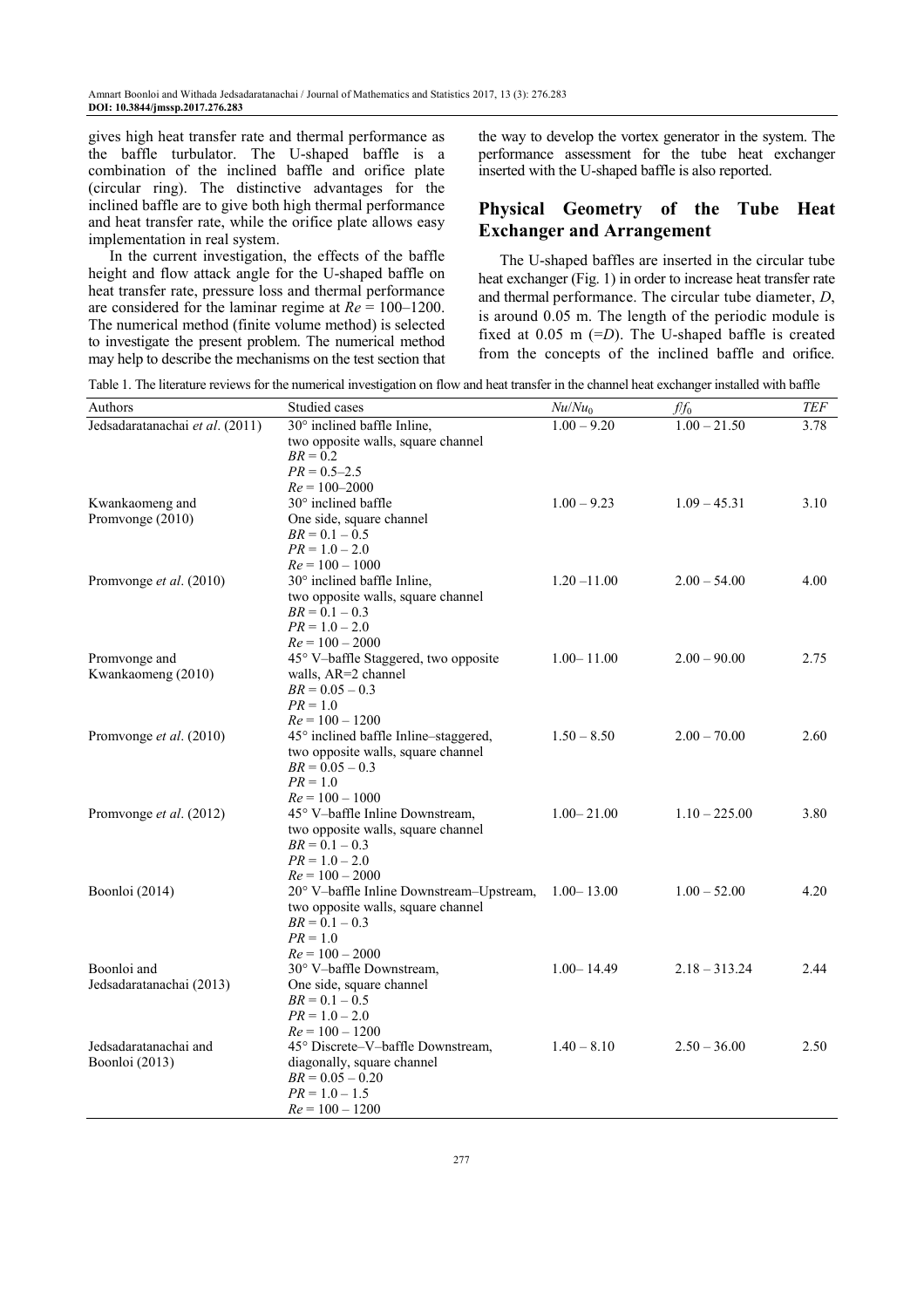

Fig. 1. Circular tube heat exchanger fitted with modified baffles

| Table 2. Boundary condition of the computational domain |  |
|---------------------------------------------------------|--|
|---------------------------------------------------------|--|

| Boundary condition                                      |  |
|---------------------------------------------------------|--|
| Periodic                                                |  |
| Periodic                                                |  |
| Constant temperature at 310K,<br>no slip wall condition |  |
| Insulator, no slip wall condition                       |  |
|                                                         |  |

The influences of the blockage ratio ( $b/D$  or  $BR = 0.05$ , 0.10, 0.15. 0.20 and 0.25) and flow attack angle (*α* = 20°, 30° and 45°) of the U-shaped baffle on flow configuration and heat transfer characteristic are investigated. The laminar flow with the Reynolds number in range 100-1200 is considered.

## **Boundary Condition and Assumption**

The boundary conditions for the computational domain of the tube heat exchanger fitted with the Ushaped baffle are written as Table 2.

The assumptions for the present investigation are concluded as follows:

• Flow and heat transfer in the test tube are steady in three dimensions

- Flow is laminar and incompressible
- Body force, viscous dissipation, radiation heat transfer and natural convection are unnoticed.
- The test fluid is air with  $300K$  ( $Pr = 0.707$ )
- The thermal properties of the air remain constant at average bulk mean temperature

## **Mathematical Foundation**

The tube heat exchanger inserted with the U-shaped baffle is governed by the continuity, the Navier–Stokes equations and the energy equation.

The energy equation is discretized by the QUICK scheme, while the governing equations are discretized by power law scheme. The current investigation is resolved by finite volume method with SIMPLE algorithm. The solutions are measured to be converged when the normalized residual values are less than  $10^{-5}$  for all variables, but less than  $10^{-9}$  only for the energy equation.

The main parameters are Reynolds number, friction factor, local Nusselt number, average Nusselt number and thermal enhancement factor.

The Reynolds number is calculated as:

$$
Re = \rho \overline{u} D / \mu \tag{1}
$$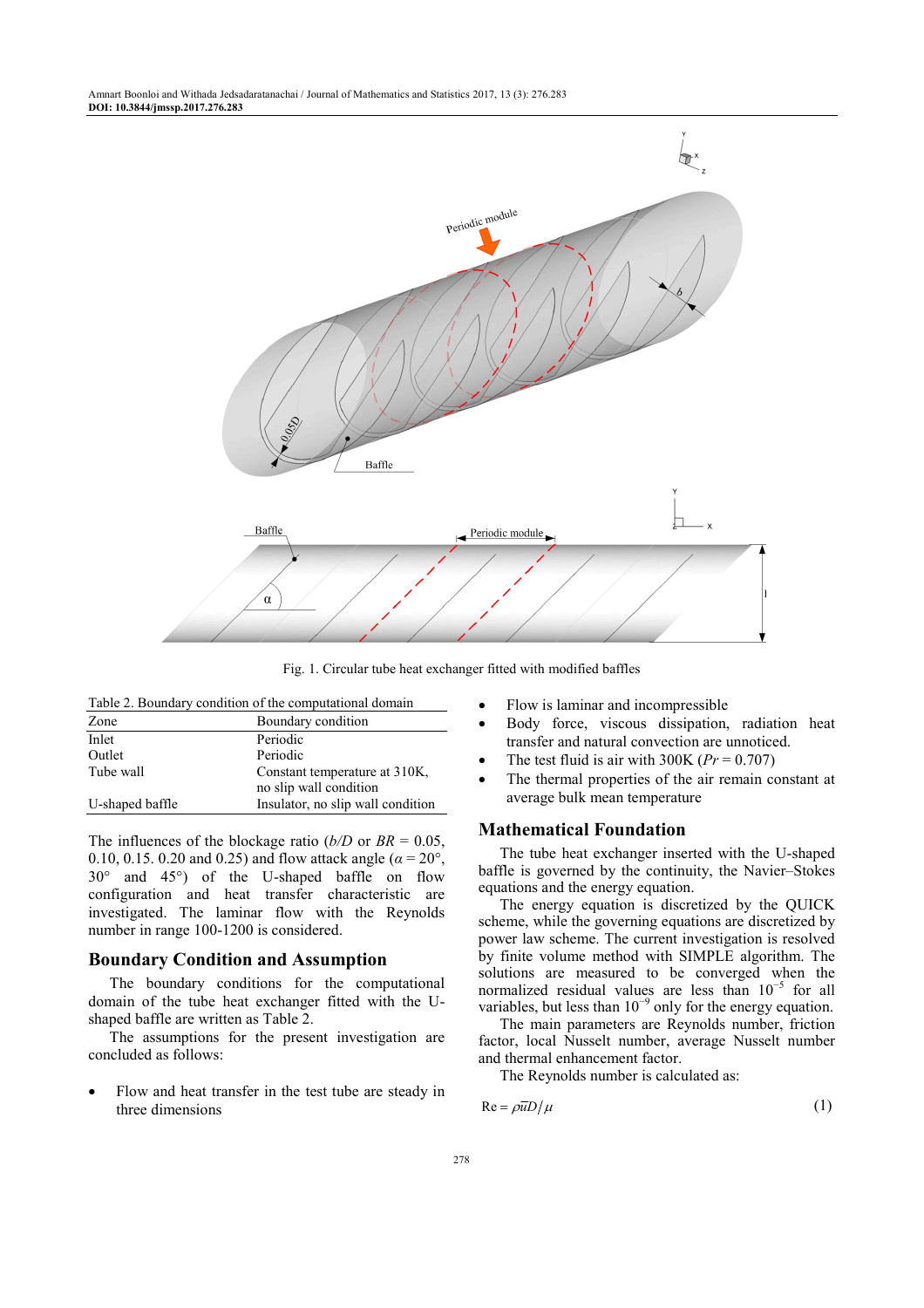The friction factor, *f*, is measured by pressure drop, ∆*p*, across the periodic module, *L*:

$$
f = \frac{(\Delta p/L)D}{\frac{1}{2}\rho \overline{u}^2}
$$
 (2)

The local heat transfer is written as:

$$
Nu_x = \frac{h_x D}{k} \tag{3}
$$

The average Nusselt number can be obtained by:

$$
Nu = \frac{1}{A} \int Nu_x \partial A \tag{4}
$$

The Thermal Enhancement Factor (TEF) is calculated by the augmentations on both heat transfer and friction factor at similar pumping power:

$$
TEF = \frac{h}{h_0}\bigg|_{pp} = \frac{Nu}{Nu_0}\bigg|_{pp} = (Nu/Nu_0)/(f/f_0)^{1/3}
$$
 (5)

The  $Nu_0$  and  $f_0$  is the Nusselt number and friction factor for the smooth circular tube, respectively.

## **Numerical Validation**

The computational domain for the smooth circular tube heat exchanger is validated on both heat transfer rate and flow structure as reported in Fig. 2. The numerical schemes for the momentum; FOU, power law, SOU, are also compared. The numerical results reveal that the difference of the numerical scheme has no effect for the flow and heat transfer. The deviations on flow and heat transfer are found around  $\pm 0.3$  and  $\pm 0.5$ %, respectively.

The difference of grid numbers; 80000, 120000, 180000, 240000 and 360000, for the computational domain of the tube heat exchanger inserted with the Ushaped baffle at  $\alpha = 30^{\circ}$  and  $BR = 0.15$  is compared. Fig. 3a and b show the comparisons of the computational domain with various grid cells for heat transfer rate and pressure loss, respectively. The results show that the increment of grid cell from 180000 to 240000 has no effect for heat transfer and friction loss. Therefore, the grid around 180000 is applied for all cases of the computational model when considered on both time for investigation and accuracy result.

## **Numerical Result**

The numerical results for the circular tube heat exchanger inserted with the U-shaped baffle are reported in terms of mechanisms on flow and heat transfer. The performance assessment for the present investigation is also concluded.

#### *Flow and Heat Transfer Mechanisms*

The flow configuration in the circular tube heat exchanger fitted with the U-shaped baffles is presented in term of streamline in transverse planes as depicted in Fig. 4. As the figure, it is found that the U-shaped baffle can produce the vortex flow through the test section. The symmetry vortex flow with common-flow-down is detected due to the baffle symmetry. The position of the vortex core depends on the location in the test tube. The vortex flow in the heating section help a better fluid mixing that is the reason for heat transfer and performance augmentations. The similar flow structure is found in all cases of the present investigation, but the strength of the vortex flow is not equal.



Fig. 2. Validation of the smooth circular tube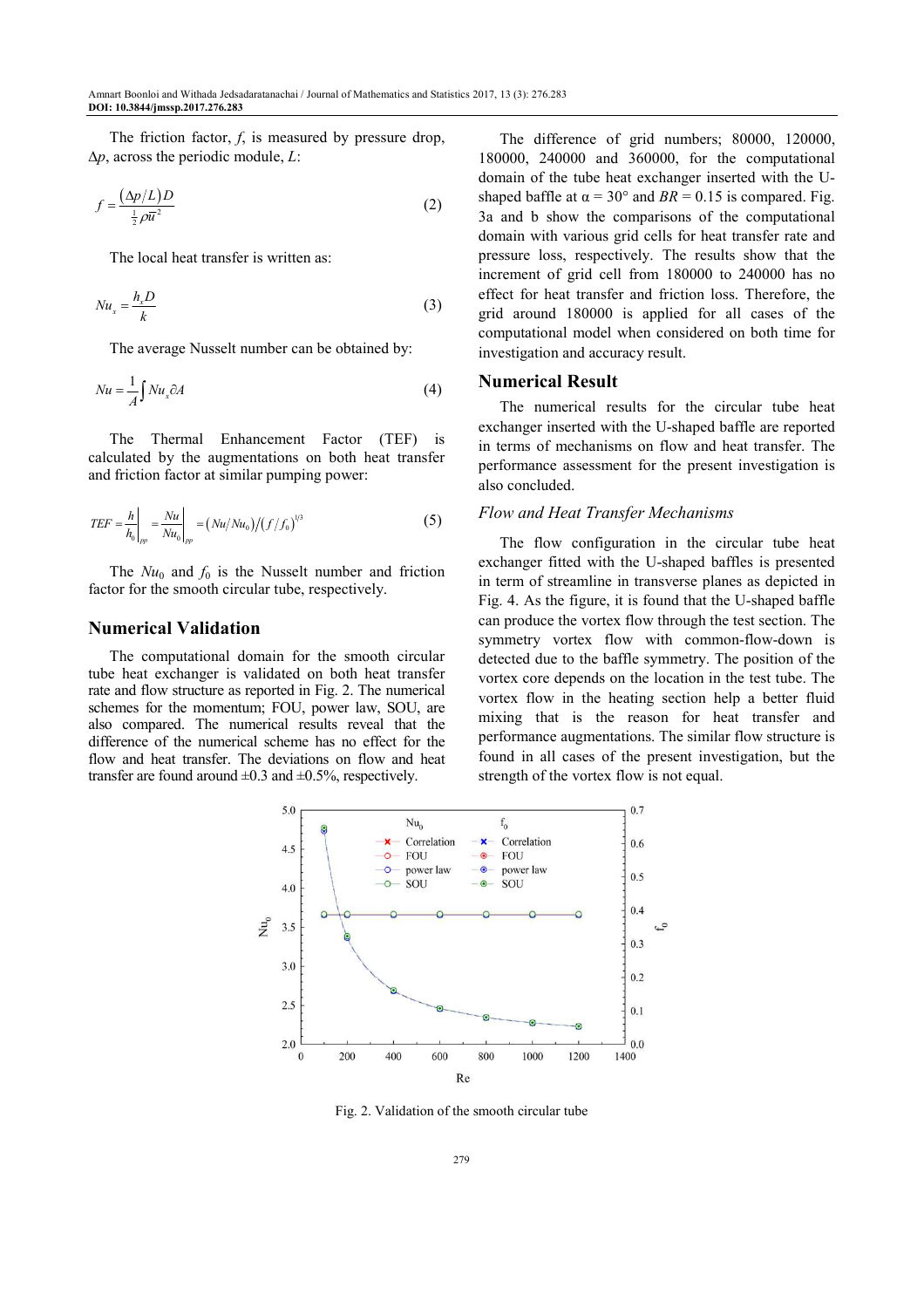Amnart Boonloi and Withada Jedsadaratanachai / Journal of Mathematics and Statistics 2017, 13 (3): 276.283 **DOI: 10.3844/jmssp.2017.276.283** 



Fig. 3. Grid independence for (a)  $Nu/Nu_0$  and (b) *f*/*f*<sub>0</sub> of the circular tube heat exchanger fitted with modified baffle at  $\alpha$  = 30° and *BR*  $= 0.15$ 



Fig. 4. Streamline in transverse planes for the circular tube heat exchanger fitted with modified baffle at *α* = 30°, *BR* = 0.15 and *Re* = 600



Fig. 5. Longitudinal vortex flow with local Nusselt number distribution on the tube wall for the circular tube heat exchanger fitted with modified baffle at  $\alpha = 30^{\circ}$ ,  $BR = 0.15$  and  $Re = 600$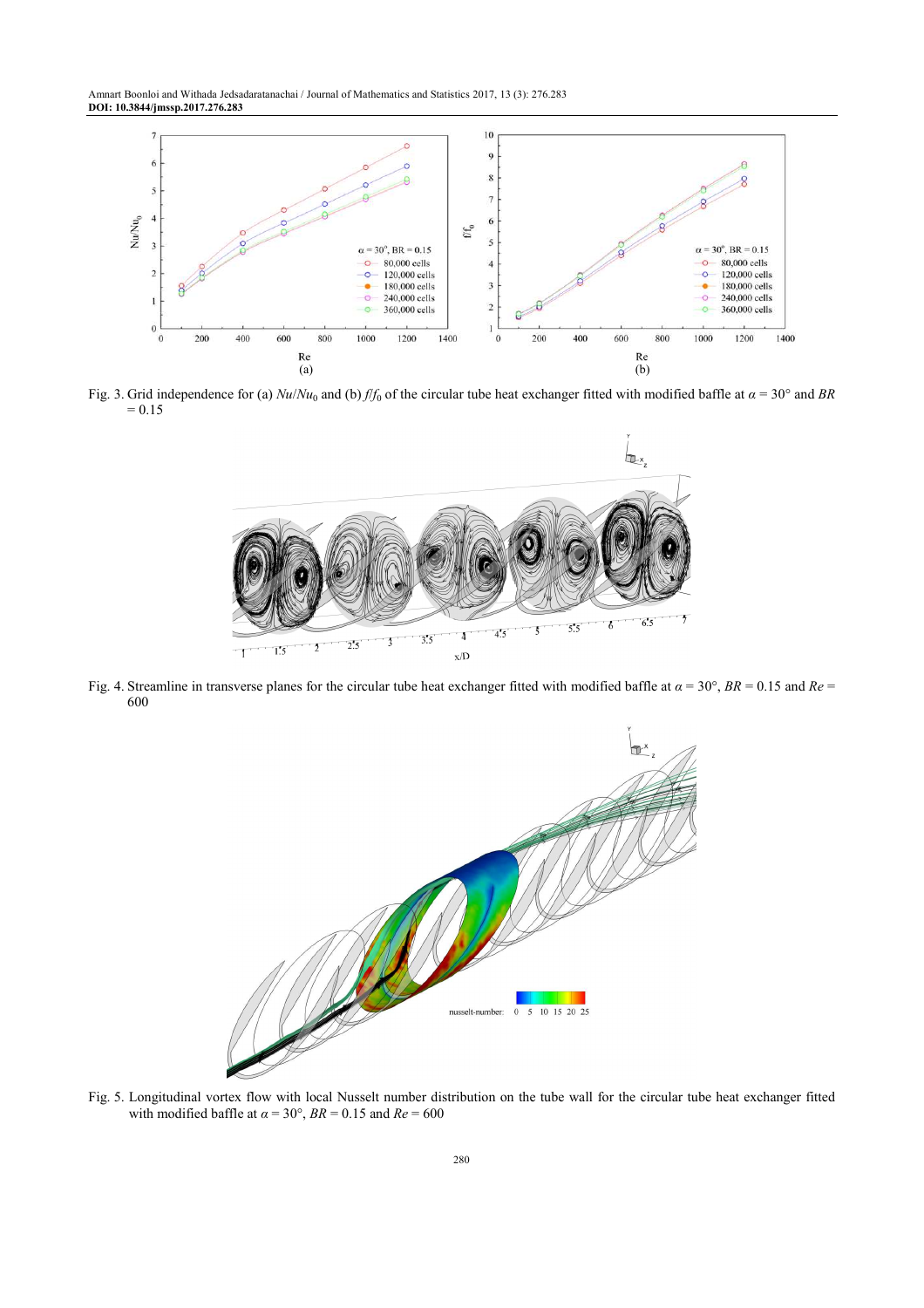Fig. 5 presents the local Nusselt number with longitudinal vortex flow in the tube heat exchanger fitted with U-shaped baffle at  $\alpha = 30^{\circ}$ ,  $BR = 0.15$  and  $\overline{Re} = 600$ . The local Nusselt number distribution is an indicator to describe the disturbance of the thermal boundary layer on the tube wall. The thermal boundary layer disturbance in the circular tube heat exchanger is cause for heat transfer rate and thermal performance improvements.

#### *Performance Analysis*

The performance analysis of the tube heat exchanger inserted with the U-shaped baffle on the Nusselt number ratio, friction factor ratio and thermal enhancement are reported as Figs. 6a, b and c, respectively.

In general, the addition of the U-shaped baffle in the tube heat exchanger provides higher heat transfer rate, pressure loss and thermal performance than the smooth circular tube with no baffle. The Nusselt number ratio, friction factor ratio and thermal enhancement factor increases when increasing the Reynolds number for all cases.

Considering at similar flow attack angle, the heat transfer rate and friction loss increase when enhancing the baffle height. This is because the augmentation of the baffle height leads to increase vortex strength. The *BR* = 0.25 of the U-shaped baffle performs the highest heat transfer rate and friction loss, while the  $\overline{BR}$  = 0.05 provides the opposite result.



Fig. 6. Performance analysis: (a) *Nu*/*Nu*<sup>0</sup> Vs *Re*, (b) *f*/*f*<sup>0</sup> Vs *Re* and (c) *TEF* Vs *Re*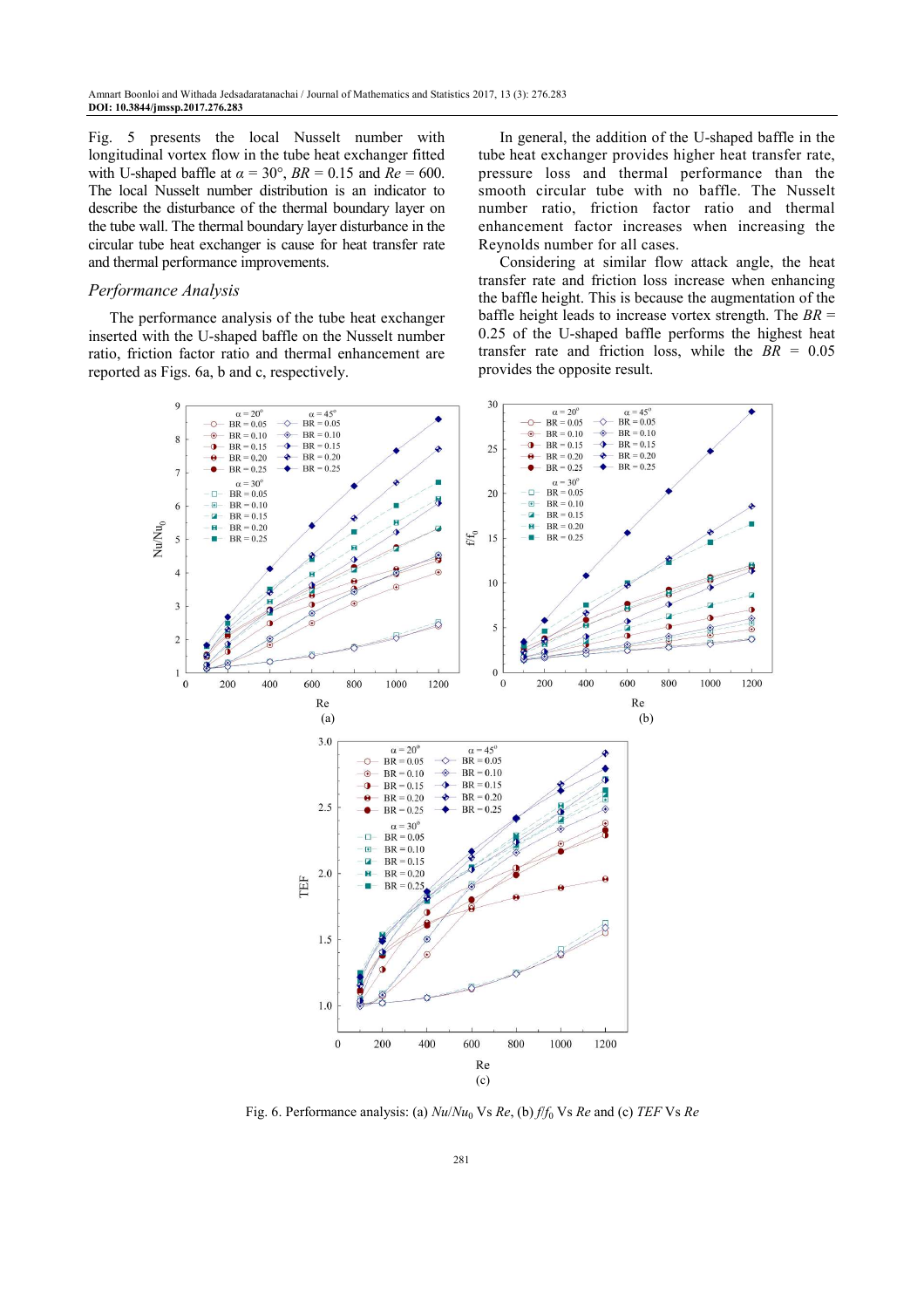Considering at similar blockage ratio, the enhancements of heat transfer rate and friction loss are detected when increasing the flow attack angle of the Ushaped baffle, except for  $BR = 0.05$ . The  $45^{\circ}$  U-shaped baffle gives the highest heat transfer rate and pressure loss, while the 20° U-shaped baffle provides the reverse result. The values on heat transfer rate and friction loss at  $BR = 0.05$  for all flow attack angles are closely found. In range studies, the heat transfer rate and friction loss are around 1–8.7 and 1–29 times above the smooth tube, respectively, depended on flow attack angle, blockage ratio and Reynolds number.

The addition of the U-shaped baffle in the circular tube heat exchanger enhances thermal enhancement factor higher than the smooth tube in all cases (*TEF* > 1). The optimum thermal enhancement factor is around 2.9 at  $BR = 0.2$  and  $\alpha = 45^{\circ}$  when considering at the highest Reynolds number, *Re* = 1200. In range investigates, the thermal enhancement factor is found to be around 1–2.9 depended on the blockage ratio, flow attack angle and Reynolds number.

# **Conclusion**

The article presents the numerical studies on flow and heat transfer characteristics in a circular tube heat exchanger inserted with the U-shaped baffle. The effects of height and flow attack angle for the U-shaped baffle on heat transfer, pressure loss and thermal performance are considered at laminar regime, *Re* = 100-1200. The major findings are concluded as follows:

- The insertion of the U-shaped baffle can improve heat transfer rate and performance in the test section due to the vortex flow and impinging flow which created by the baffle
- The vortex strength increment is due to the augmentations on height and flow attack angle for the U-shaped baffle. The high vortex strength leads to higher heat transfer rate and pressure loss
- The heat transfer rate and friction loss are around 1– 8.7 and 1–29 times over the smooth circular tube, respectively, when inserted the U-shaped baffle in the circular tube. The optimum thermal enhancement factor is detected at 45° U-shaped baffle with the  $BR = 0.2$  around 2.9 at  $Re = 1200$

# **Acknowledgement**

The authors would like to acknowledge Assoc. Prof. Dr. Pongjet Promvonge for suggestions.

## **Funding Information**

The research was funded by King Mongkut's Institute of Technology Ladkrabang research fund and King Mongkut's University of Technology North Bangkok.

## **Author's Contributions**

First Author: Designed the research plan and organized the investigation.

**Second Author:** Participated in all experiments and contributed to the writing of the manuscript.

# **Ethics**

This article is original and contains unpublished material. The corresponding author confirms that all of the other authors have read and approved the manuscript and no ethical issues involved.

# **References**

- Akansu, S.O., 2006. Heat transfers and pressure drops for porous-ring turbulators in a circular pipe. Appl. Energ., 83: 280-298.
	- DOI: 10.1016/j.apenergy.2005.02.003
- Boonloi, A. and W. Jedsadaratanachai, 2013. 3D Numerical study on laminar forced convection in V–baffled square channel. Am. J. Appl. Sci., 10: 1287-1297. DOI: 10.3844/ajassp.2013.1287.1297
- Boonloi, A., 2014. Effect of flow attack angle of V-ribs vortex generators in a square duct on flow structure, heat transfer and performance improvement. Modelling Simulation Eng. DOI: 10.1155/2014/985612
- Durmus, A., 2004. Heat transfer and exergy loss in cut out conical turbulators. Energ. Convers Manage., 45: 785-796. DOI: 10.1016/S0196-8904(03)00186-9
- Eiamsa-ard, S. and P. Promvonge, 2006a. Experimental investigation of heat transfer and friction characteristics in a circular tube fitted with V-nozzle turbulators. Int. Commun. Heat Mass Transfer, 33: 591-600. DOI: 10.1016/j.icheatmasstransfer.2006.02.022
- Eiamsa-ard, S. and P. Promvonge, 2006b. Effect of Vnozzle inserts and snail with free spacing entry on heat transfer in a heat exchanger. J. Energy Heat Mass Transfer, 28: 225-239.
- Jedsadaratanachai, W. and A. Boonloi, 2013. Energy performance improvement, flow behavior and heat transfer investigation in a circular tube with Vdownstream discrete baffles. J. Math. Stat., 9: 339-348. DOI: 10.3844/jmssp.2013.339.348
- Jedsadaratanachai, W., S., Suwannapan and P. Promvonge, 2011. Numerical study of laminar heat transfer in baffled square channel with various pitches. Energy Procedia, 9: 630-642. DOI: 10.1016/j.egypro.2011.09.073
- Kiml, R., A. Magda, S. Mochizuki and A. Murata, 2004. Rib-induced secondary flow effects on local circumferential heat transfer distribution inside a circular rib-roughened tube. Int. J. Heat Mass Transfer, 47: 1403-1412.

DOI: 10.1016/j.ijheatmasstransfer.2003.09.026